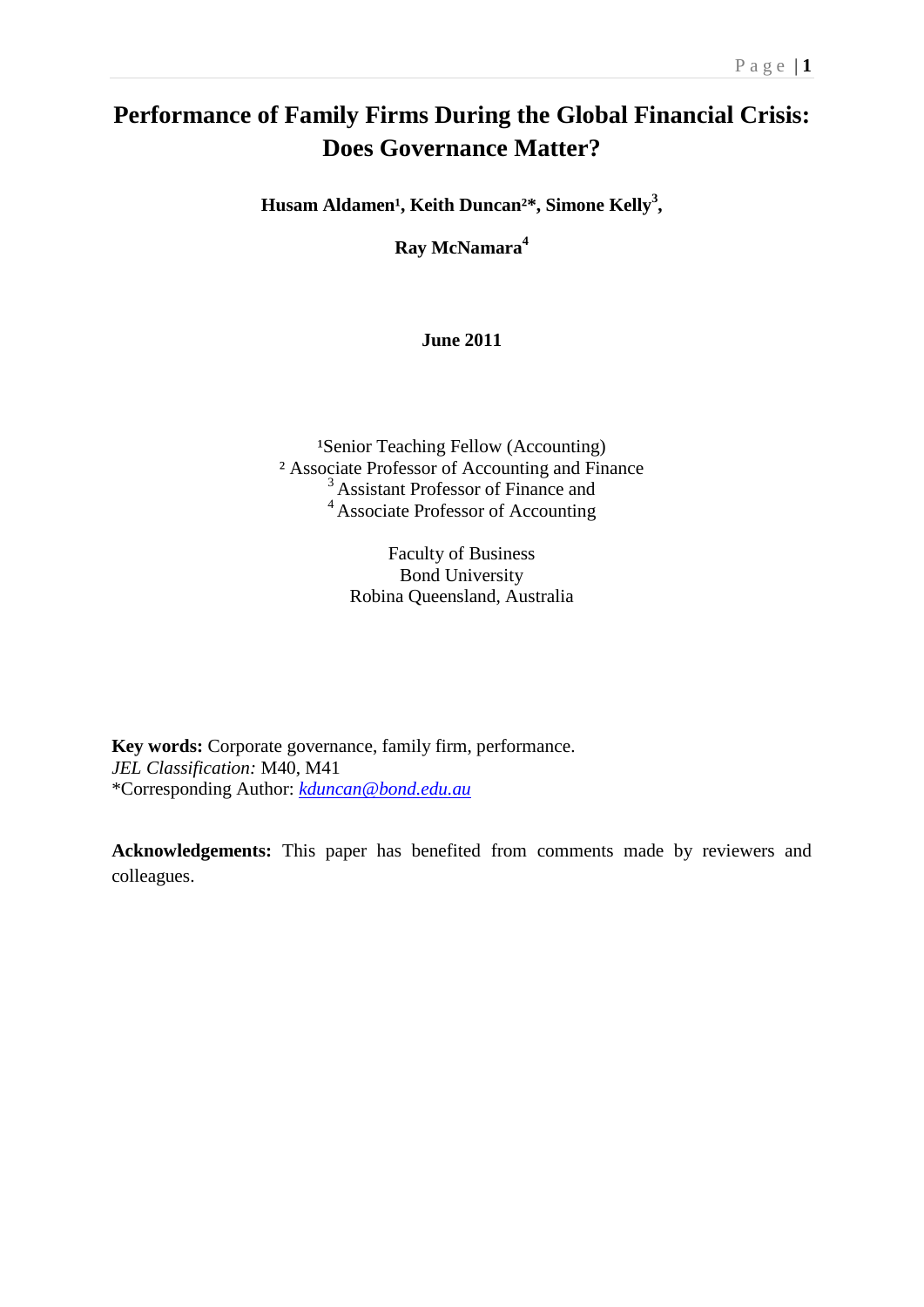# **Performance of Family Firms During the Global Financial Crisis: Does Governance Matter?**

# *Abstract*

*We investigate whether better corporate governance impacts the performance of family versus non-family firms during the Global Financial Crisis (GFC). If good governance matters then its impact should be amplified during times of exogenous financial shocks. Furthermore the impact of governance will be more pronounced for family firms as family firms are more resilient, have greater access to survival capital and have a longer term decision making focus. We find that family firms have better governance but family firms have a lower earnings weight in valuation models. However we do find that better governance increased the variability in value however family firms lowered the impact of earnings on variability in value during the GFC.* 

#### **1. Introduction**

Family firm research rightly distinguishes itself from traditional corporate research and the specialist area of research known as small business research (Morck *et al.* 1988). The underlying premise of much of the family firm research is that family firms behave differently from non-family listed firms (Leenders and Waarts 2003; Brunello *et al.* 2003; Chen *et al.* 2005; McConaughy *et al.* 1998; Dornstein and Matalon 1989; Thomsen and Pedersen 2000; Anderson and Reeb 2003; Anderson and Reeb 2004; Wang 2006; Pérez-González 2006; Villalonga and Amit 2009; Chen *et al.* 2008; Maury 2006; Gibb Dyer 2006; Miller and Le Breton-Miller 2006; Miller *et al.* 2007; Heck *et al.* 2008; Morck *et al.* 1988). An associated area of research asserts that governance effects firm performance (Bebchuk *et al.* 2009; Laeven and Levine 2008; Miller *et al.* 2007; Manjon 2007; Kapopoulos and Lazaretou 2007; Caselli and Gatti 2007; Wang 2006; Maury 2006; Jennings *et al.* 2006; Black *et al.* 2006; Barontini and Caprio 2006; Yoshimori 2005; Suk-Yee Lee *et al.* 2005; Aman and Nguyen 2008; Berkman *et al.* 2010; Brown and Caylor 2009). This body of research finds some support for the proposition that firm performance is enhanced by better governance and for family firms. This paper seeks to add to both bodies of research and investigates whether better corporate governance strengthened the performance of family firms relative to non-family firms during the Global Financial Crisis (GFC). The GFC exposed firms to significant external shocks including drying up of finance, overnight failure of customers and markets, downturns in revenue and spikes in uncertainty and negative sentiment (Crottry 2009). Such adverse conditions test the ability of the firm, managers and owners to marshal resources and develop strategies to allow the firm to respond to the external shock and therefore survive and perform. If family firms are more resilient, have greater access to survival capital and have a longer term decision making focus, then during the GFC these factors should magnify any performance differences between family and nonfamily firms.

The remainder of the paper proceeds as follows. Section two reviews prior literature and distils the key theoretical relationships between corporate family firm and governance characteristics and firm performance and presents the testable hypothesis. Section three describes the research design which includes the sample, variable measures and the empirical methods used to the relationship between corporate governance and performance for family and non-family firms. Section four tests the hypothesis and presents the results of the data analyses. Finally, section five offers a discussion of the results and their implications as well as a conclusion to the paper.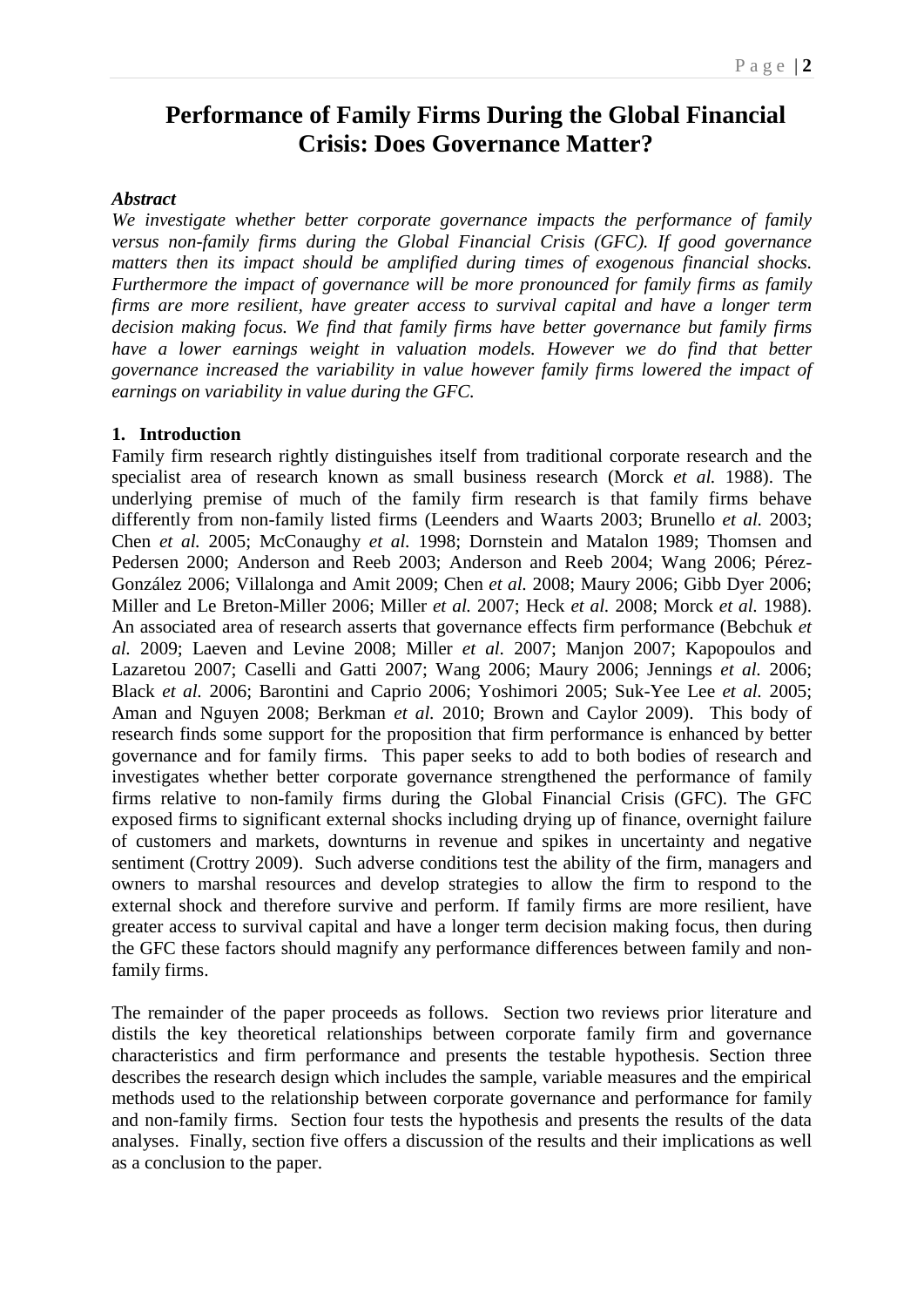#### **2. Literature Review and Hypotheses Development**

Our starting premise is that family firms outperform non-family firms due to distinct differences in management and control mechanisms and the unique bonds that link the family to the firm (Villalonga and Amit 2009; Adams *et al.* 2009; Manjon 2007; Bennedsen *et al.* 2007; Pérez-González 2006; Miller and Le Breton-Miller 2006; Maury 2006; Barontini and Caprio 2006; Liu and Sun 2005; Helland and Sykuta 2005; Chen *et al.* 2005; Booth *et al.* 2002; Mak and Roush 2000; Denis and Sarin 1999; McConaughy *et al.* 1998; Maug 1997; Blair 1996; Short 1994; Barnhart *et al.* 1994). The family firm literature has established factors such as decision making and intangible assets that differentiate family firms (Hasso and Duncan 2010). Furthermore, evidence suggests that family firm factors are associated with family firms outperforming non-family firms (Sirmon and Hitt 2003). Our proposition is that this relation holds true during the external GFC shock.

**Proposition 1:** Family firms outperform non-family firms during the GFC.

To explore this proposition we employ Ohlson's (1995) valuation framework that models value as a function of earnings and book value, the core information signals that capture the performance of management be they family or non-family management teams.

$$
MV_{it} = \gamma_0 + \gamma_1 X_{it} + \gamma_2 BV_{it}
$$
 (1)

Where  $MV_{it}$  is market value of firm *i* in period *t*,  $X_{it}$  is firm *i*'s earnings for period *t* and  $BV_{it}$ is the book value of equity for firm *i* at the end of period *t*. If we divide through by book value we get:

$$
MV_{it}/BV_{it} = \gamma_2 + \gamma_0 / BV_{it} + \gamma_1 X_{it} / BV_{it}
$$

Define  $\alpha_0 = \gamma_2 + \gamma_0 / BV_{it}$  to be a fixed effect which reduces the value relationship to the following:

$$
MV_{it}/BV_{it} = \alpha_0 + \gamma_1 X_{it}/BV_{it}
$$
 (2)

The family firm literature has tested two aspects of this relation namely whether the dependent variable, a measure of value, and the independent variable, a measure of performance, are different between family and non-family firms. Typically value has been operationalised as market to book value (or price to book value PB), a proxy for Tobin's *Q* (Black *et al.* 2006; Dwivedi and Jain 2005; Chen *et al.* 2003; Callahan *et al.* 2003; Morck *et al.* 1988; Lemmon and Lins 2003), the left hand side of equation (2) above. Similarly performance is typically operationalised as return on equity (the second term in equation (2)) or a derivation such as return on assets. What does this evidence tell us? If we consider equation (2) above it could be that the observed higher Tobin's *Q* for family firms is due to higher earnings or return on equity. However the conflicting earnings evidence (Hasso and Duncan 2010) suggests that the nature of the innovation is more complex or that there are other factors that are not specified. Nevertheless there is fairly consistent evidence that family firms exhibit higher Tobin's *Q* (Black *et al.* 2006; Dwivedi and Jain 2005; Chen *et al.* 2003; Callahan *et al.* 2003; Morck *et al.* 1988; Lemmon and Lins 2003). If this observed result is not due to earnings innovations (ROE or ROA) for family firms then equation (2) suggests an alternative argument that family firm factors impact the fixed effect or slope coefficients  $\alpha_0$ and  $\gamma_1$ . The latter slope parameter means that family firms enjoy a higher earnings capitalisation parameter or price earnings (PE) ratio.

The implication for valuation is that researchers need to focus on factors that impact the slope coefficient rather than earnings per se to better understand the drivers of family firm value. One such factor is the nature of the corporate governance adopted by the firm. We argue that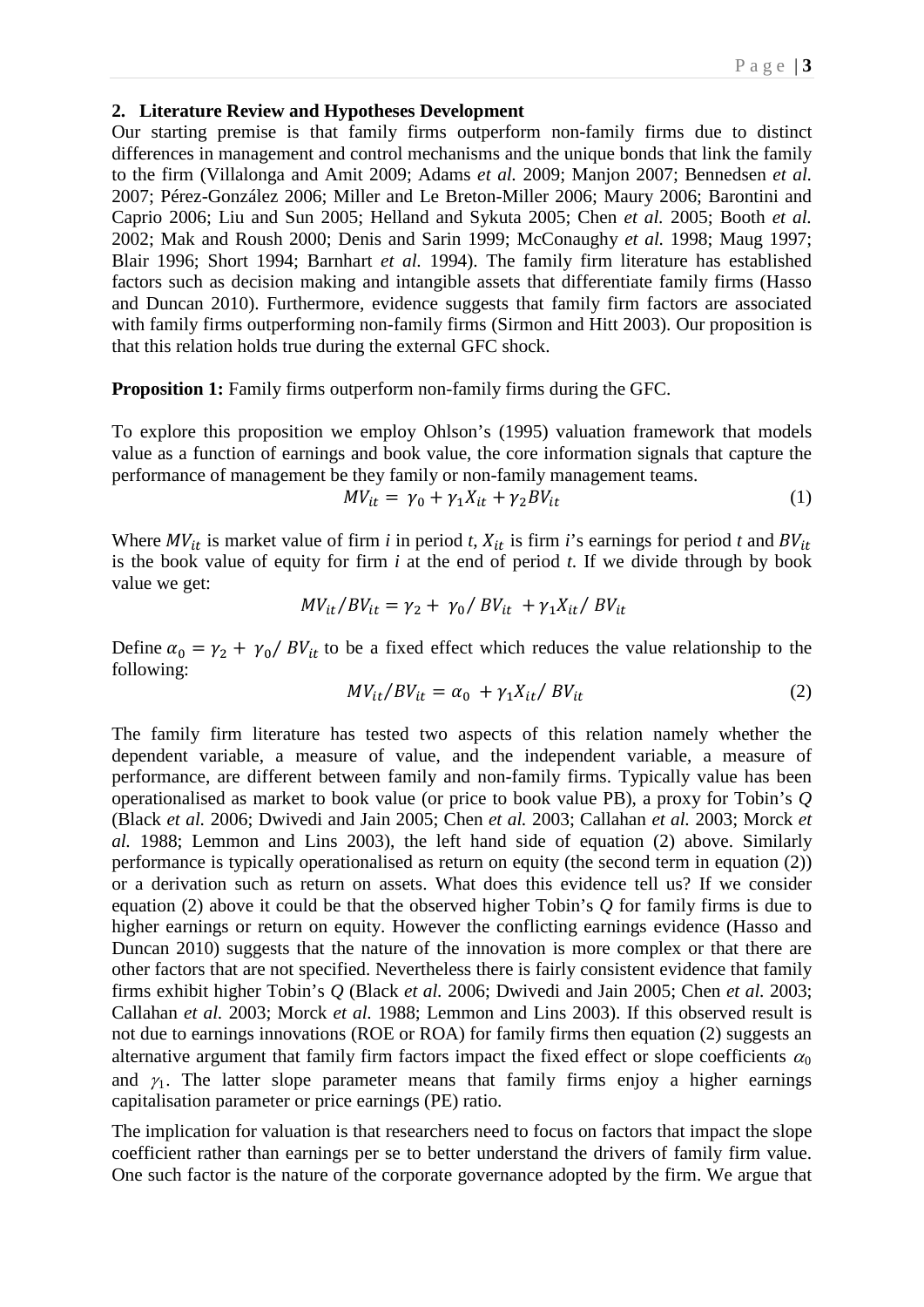if governance has a role in increasing firm performance and value, as suggested by the prior theory and evidence (Brown and Caylor 2009; Klein 1998; Bebchuk *et al.* 2009; Miller *et al.* 2007; Kapopoulos and Lazaretou 2007; Miller and Le Breton-Miller 2006; Khurana and Raman 2006), then this effect should be most evident when the firms face adverse circumstances and be amplified for family firms. Often firms manage shocks that are endogenous while on other occasions they are completely exogenous such as the GFC. We expect that the governance impact during the GFC should manifest in greater monitoring and transparency, improved financial decision making, and improved risk assessment. Our proposition is that family firms with better corporate governance (more formal governance structures and process in place) will outperform all other firms.

**Proposition 2:** Better corporate governance will contribute to the performance difference of family firms during the GFC.

To explore this proposition we reformulate the value relationship as a returns analysis by taking first differences of equation (1), dividing by opening market value so that the dependant variable becomes the return for firm  $i$  in period  $t$ ,  $R_{it}$ , to arrive at equation (3) where return is a function of change in earnings and earnings as follows:

$$
R_{it} = \omega_0 + \omega_1 \Delta X_{it} + \omega_2 X_{it}
$$
 (3)

Our argument is that family factors (*FF*) and corporate governance (*GOV*) impact the slope coefficients  $\omega_1$  and  $\omega_2$  as follows:

$$
\omega_1 = \delta_0 + \delta_1 FF_i + \delta_2 GOV_i
$$
  

$$
\omega_2 = \varphi_0 + \varphi_1 FF_i + \varphi_2 GOV_i
$$

Substituting into equation (3) and rearranging (see Appendix A) we arrive at a reduced form model including controls for size, leverage, age, and industry dummies as follows:

$$
R_{it} = \beta_0 + \beta_1 X_{it} + \beta_2 X_{it} FF_i + \beta_3 X_{it} GOV_i + \beta_4 Control_{ji} + \varepsilon_i
$$
 Model (1)

Model 1 suggests that returns for family firms will be impacted by family factors and governance factors via slope dummy variables. We also investigate several derivations of Model 1. In addition to returns analysis we also consider a two levels specification drawing on the Ohlson (1995) formulation again in Models 2 and 3 as follows:

$$
P_{it} = \beta_0 + \beta_1 X_{it} + \beta_2 X_{it} FF_i + \beta_3 X_{it} GOV_i + \beta_4 BV_{it} + \beta_5 BV_{it} FF_i + \beta_6 BV_{it} GOV_i + \beta_7 Control_{ji} + \varepsilon_i
$$
 Model (2)

Where  $BV_{it}$  is Book Value of the net assets firm *i* in period *t*. Model 3 is Model 2 divided by total assets and assuming that the book value ratios are captured by the intercept we get Tobin's *Q* as a function of return on assert with slope dummies for family firms and governance (similar to equation (2) earlier).

$$
TobinQ_{it} = \beta_0 + \beta_1 ROA_{it} + \beta_2 ROA_{it}FF_i + \beta_3 ROA_{it}GOV_i + \beta_4 Control_{ji} + \varepsilon_i \quad \text{Model (3)}
$$

Finally we consider two properties of Tobin's *Q*: specifically whether family control and corporate governance impact the change in Tobin's *Q* and the variance in Tobin's *Q* during the GFC.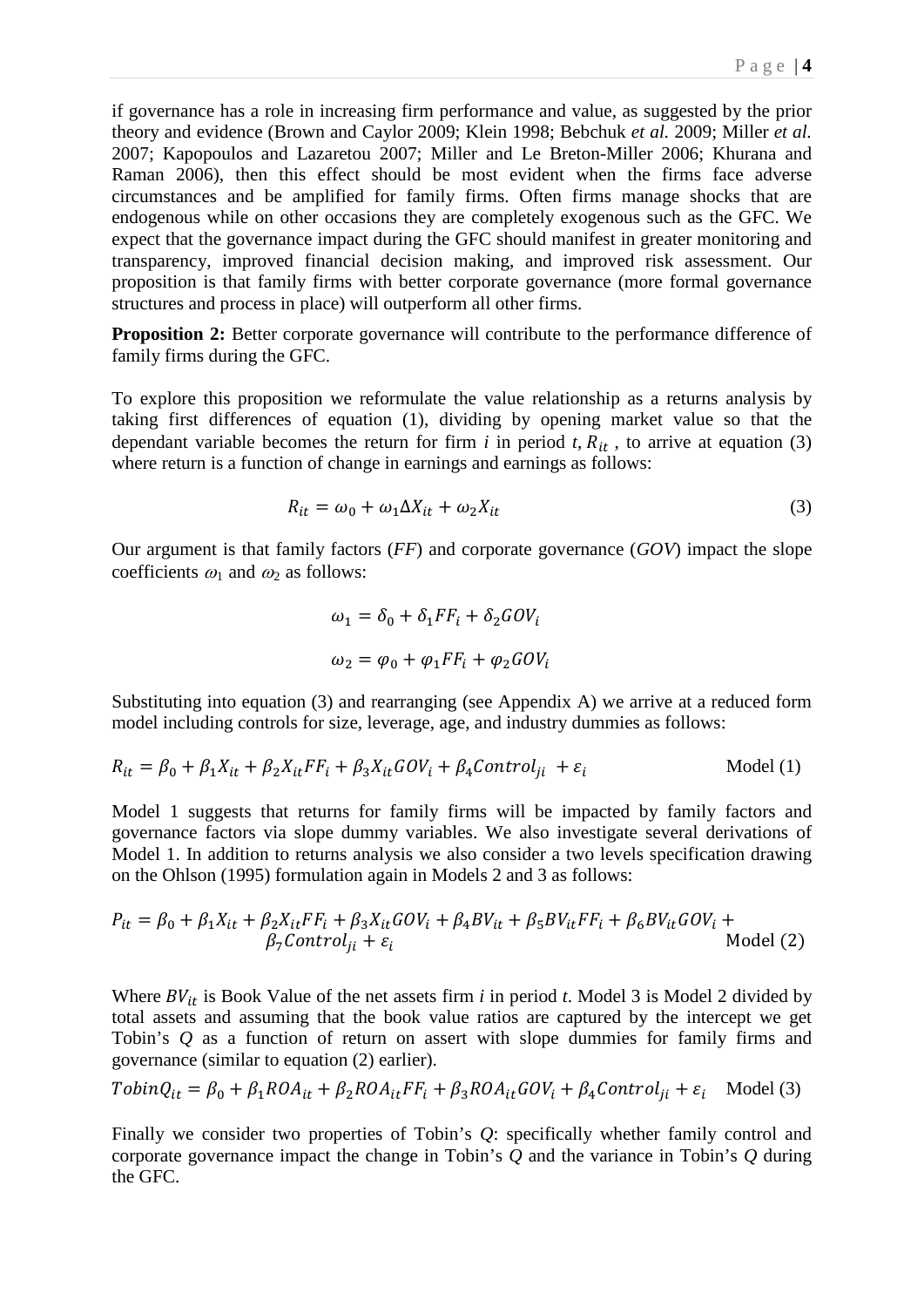$$
\Delta TobinQ_{i(t\ to\ t+n)} = \beta_0 + \beta_1 X_{i(t\ to\ t+n)} + \beta_2 X_{i(t\ to\ t+n)} FF_i + \beta_3 X_{i(t\ to\ t+n)} GOV_i +
$$
  

$$
\beta_4 StdDevX_{i(t\ to\ t+n)} + \beta_5 Control_{ji} + \varepsilon_i
$$
 Model (4)

$$
SDTobinQ_{i(t\ to\ t+n)} = \beta_0 + \beta_1 X_{i(t\ to\ t+n)} + \beta_2 X_{i(t\ to\ t+n)} F F_i + \beta_3 X_{i(t\ to\ t+n)} GOV_i +
$$
  

$$
\beta_4 StdDevX_{i(t\ to\ t+n)} + \beta_5 Control_{ji} + \varepsilon_i
$$
 Model (5)

#### **3. Data, Variables and Methodology**

#### **3.1 Sample**

Our initial sample consists of 2293 non-financial companies listed on the Australian Securities Exchange (ASX). Excluding non-trading companies and those with missing of incomplete data reduces the final sample to 665. Of these 125 or about 23% are identified as family firms in prior research (Yupitun 2008). The data are collected from annual reports and database information from AspectHuntley's DatAnalysis and FinAnalysis and Thomson Reuters Tick History (TRTH).

> Insert Table 1 about here ------------------------------------

#### **3.2 Variables**

We define a firm to be a family controlled firm when the family is the largest shareholder and one officer or director (Yupitun 2008; Villalonga and Amit 2006). To capture this definition in our analysis we create a dummy family firm variable, *FF*, as follows:

> $FF_i = \begin{cases} 1 \text{ if firm}_i \text{ is a family firm} \\ 0 \text{ otherwise} \end{cases}$ 0 otherwise

We employ fourteen individual governance variables to capture the multi-faceted governance concept, drawn from the prior literature and shown in Table 2 (Kent and Stewart 2008; Fama and Jensen 1983b, 1983a; Davidson *et al.* 2006; Daily and Dalton 1994; Ang *et al.* 2000). The individual governance measures include board independence, duality of the role of board chair and chief executive officer, board size, board meeting, the presence of a nomination committee, the presence of a remuneration committee, audit committee independence, financial expertise of the audit committee, audit committee meetings, size of audit committee, audit committee charter, identity of external auditor, blockholders and insider ownership.

> ------------------------------------ Insert Table 2 about here ------------------------------------

Consistent with previous literature, the we compute a corporate governance composite that summarises the fourteen individual corporate governance variables into a single index of governance (Gompers *et al.* 2003; Defond *et al.* 2005). All governance variables are transformed to a binary scale by allocating a value of one if the individual corporate governance variable is above the sample median and zero otherwise. The fourteen dichotomous variables are summed to produce a governance composite, *GovIndex*, which has a maximum value of fourteen (indicating strong corporate governance) and a minimum value of zero (indicating weak corporate governance) (Defond et al. 2005) as follows:

$$
GovIndex_i = \sum_{j=1}^{14} CorpGov_{ji}
$$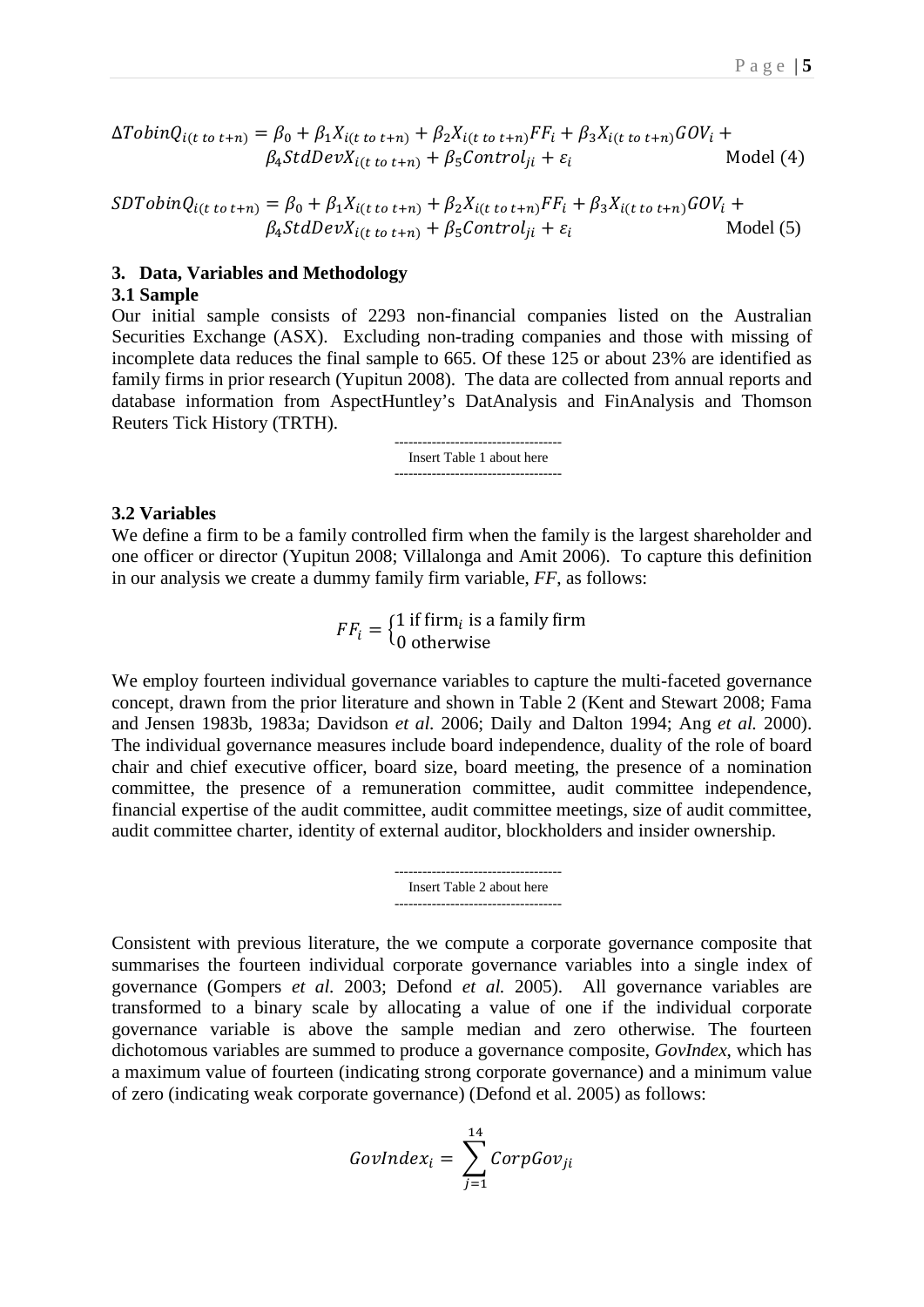Where:

 $GovIndex_i = \text{Aggregate index of corporate governance for firm *i*.$  $CorpGov_{ii}$  = *j*th individual corporate governance variable for firm *i* (see Table 2).

We also include controls for age, leverage, size and industry in the estimation models. Company age, *AGE* is the number of years since incorporation (Pittman and Fortin 2004; Diamond 1989). Leverage, *LEV*, is measured as total debt divided by total assets (Ashbaugh-Skaife *et al.* 2006; Klock *et al.* 2005). Company size, *SIZE*, is the log of total assets (Pittman and Fortin 2004; Sengupta 1998). Finally, industry is measured using a fixed effect model where a dummy variable is created for each of the industries in the market (Anderson *et al.* 2004; Pittman and Fortin 2004).

# **3.3 Methodology**

Prior research indentifies governance to be endogenously determined.<sup>[1](#page-5-0)</sup> Hence we employ a two stage methodology to explicitly control for potential endogeneity issues. Research suggests governance is a function of the nature of the firm including its capital structure, complexity, size, ownership and control structures (Bhagat and Bolton 2008). To capture these relationships, stage one of our analysis regresses the governance index (*GovIndex*) on *LEV*, *SIZE* and *FF* (a dummy variable for the firm either being family firm, coded as one, or non-family firm, coded as zero). We save the estimated governance scores,  $\widehat{GOV}$ , for each firm from the stage one regression and employ this estimated proxy for governance in all subsequent models.

# **4. Analysis and Results**

# **4.1 Descriptive Statistics**

Descriptive statistics for the main variables in the models are reported in Table 3 for the pooled sample and for the family and non-family firm sub-samples. We also report the results for an ANOVA testing the equivalence of the variable means for family and non-family firms. The only variable that is significantly different for the family firms is *GovIndex*. Family firms have a greater governance score on average compared to non-family firms. This is largely driven by more frequent remuneration committees and higher prevalence of quality financial oversight characteristics (i.e. Audit Committee characteristics).

> ------------------------------------ Insert Table 3 about here ------------------------------------

The average return for 2008 is negative for all firms and the sub-samples reflective of the down turn due to the GFC. As shown in Figure 1 the 2006-2007 period was very prosperous on average for firms but that the GFC affected returns in 2008 and 2009 only to bounce back in 2010.

> ------------------------------------ Insert Figure 1 about here ------------------------------------

# **4.2 Stage One: Governance Estimation**

In stage one of the analysis we regress our corporate governance composite, *GovIndex*, on a series of instrumental variables, namely *LEV*, *SIZE* and *FF*, to estimate our proxy governance

<span id="page-5-0"></span> $1$  Endogeneity issues plague much of the governance (see Brown et al. (2011) for a review) and more generally accounting (see Larcker and Rusticus (2010) for a review) and finance see Bhagat and Bolton (2008)).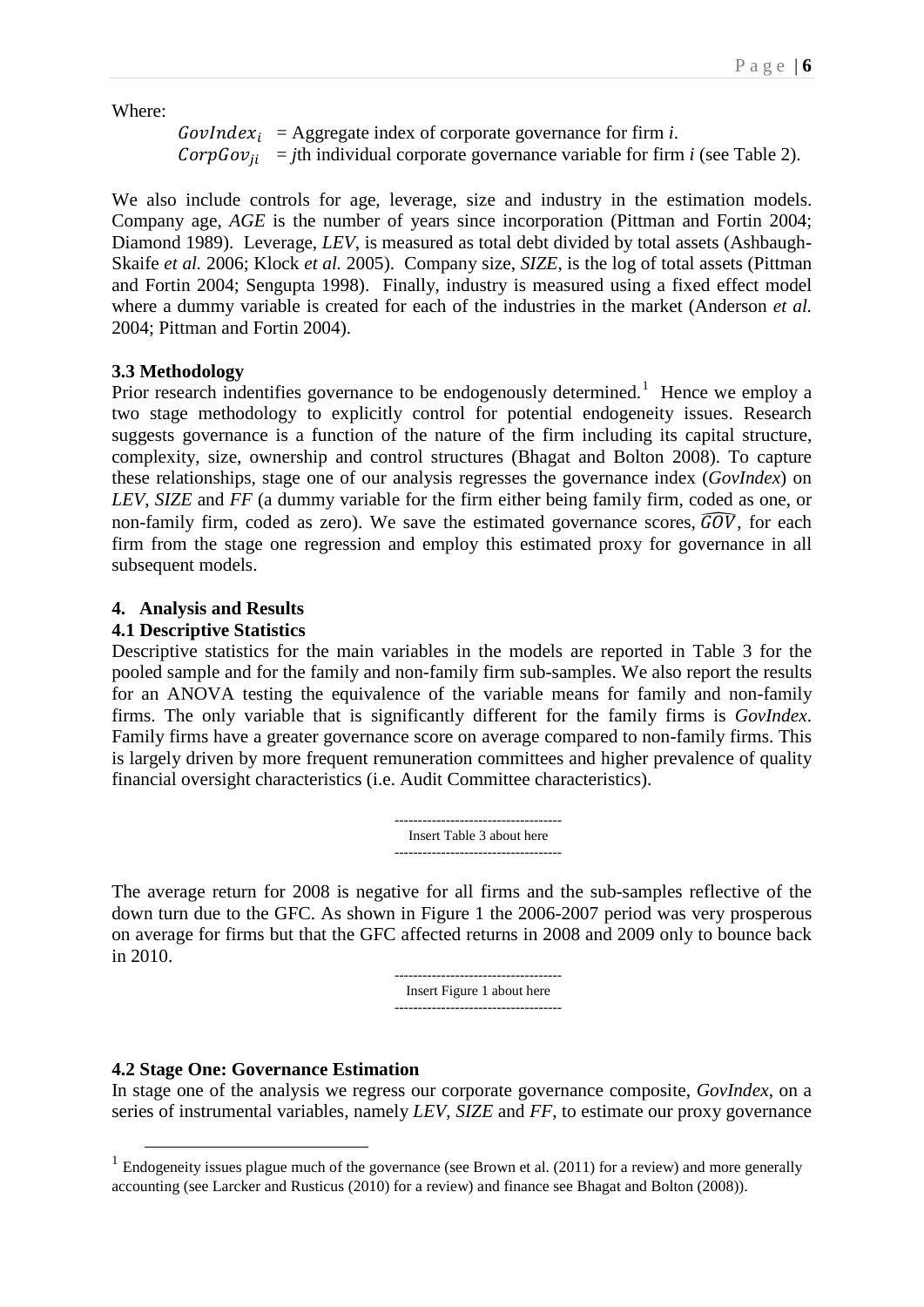variable,  $\widehat{GOV}$ . The results for this estimation are presented in Table 4 and show *GovIndex* is positively related to the three instrumental variables at the one percent significance level. Higher governance firms tend to be larger, more highly levered and to a less extent family controlled. The estimated values for governance  $(\widehat{GOV})$ , are saved and used in the next phase of the analysis.

> Insert Table 4 about here ------------------------------------

# **4.3 Stage Two: Model Estimation**

Stage two of the analysis estimates the returns and levels models developed in the theory section to test whether better corporate governance impacts the performance of family versus non-family firms during the GFC. Table 4 reports the results for the five models estimated. However, we are unable to empirically test the theoretical models as specified earlier due to multicolinearity. The variance inflation factors for any specification of a governance slope dummy and an independent variable are outside the normal bounds.<sup>[2](#page-6-0)</sup> Hence for all the stage two models in Table 4 we replace the governance slope dummy variables with the estimated governance proxy,  $\widehat{GOV}$ .

Model 1 examines the relationship between 2008 returns, earnings and the impact of family and governance factors. The results show that returns are negatively related to  $\widehat{GOV}$  at the one percent significance level and positively related to AGE at the five percent significant level. Given that governance is driven largely by size this suggests that smaller firms with lower governance performed better in terms of return during the drop in 2008. However the explanatory power of the model is low at two percent and thus the majority of the explanation is simply the larger exogenous impact of the GFC on market prices in 2008.

In Model 2 we explore a levels model to explore the relationship between share price, earnings and book value. The results in Table 4 indicate that share price is positively related to earnings and book value at the one and ten percent levels respectively. This is consistent with the standard Ohlson (1995) valuation framework. The negative earnings-family firm slope dummy suggests that the earnings for family firms have less valuation relevance than for non-family firms. However the positive slope dummy for book value for family firms suggests assets have a higher weighting than for non-family firms. Furthermore governance has a positive impact over and above the earnings and book value components. Finally firm age is negatively related to price that the ten percent level.

We also test another levels specification in Model 3 where we explore the relationship between Tobin's *Q* and earnings, governance and the impact of family control. The analysis in Table 4 shows that firms with higher governance have a higher Tobin's *Q* or market to book ratio. This is consistent with the results for Model 2 where family firms (which have a higher governance score) are valued more on book value of assets than earnings relative to non-family firms. Older firms are also more likely to have a higher market to book ratio at the five percent level.

Finally Models 4 and 5 test properties of the Tobin's *Q* levels valuation specification. Model 4 tests whether change in Tobin's *Q* between 2007 and 2010 (taking end of 2006 as the start point) is related to aggregate earnings and standard deviation in earnings, a variation on the Easton Harris and Ohlson's (1992) long events window analysis. The results show that

<span id="page-6-0"></span> $2$  For every governance slope dummy combination the VIF is greater than 5-10, see Gujarati and Porter (2009).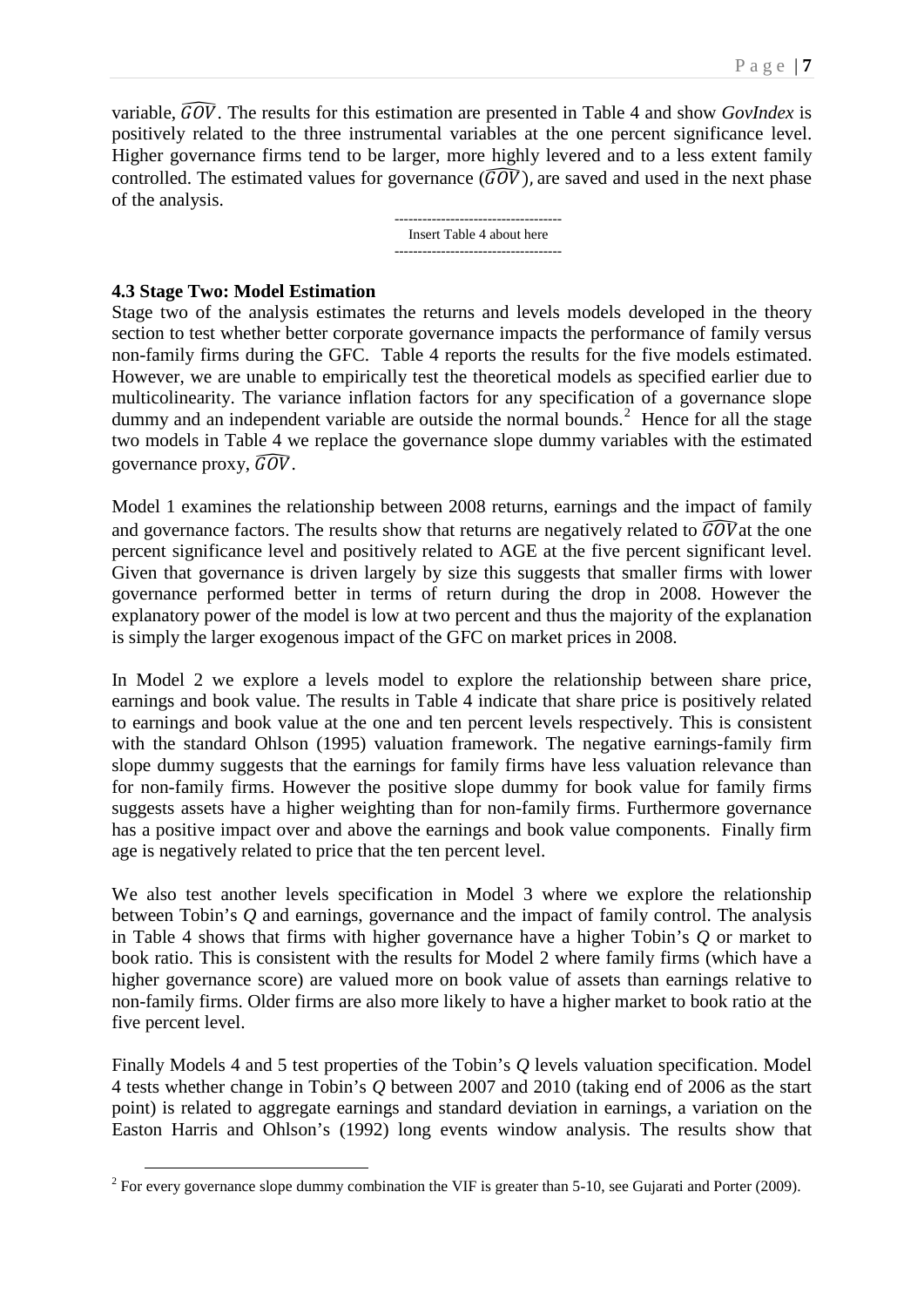change in Tobin's *Q* is negatively related to aggregate earnings in the corresponding period at the ten percent level. Furthermore family firms have the same earnings impact as non-family firms as the slope dummy is insignificant. Earnings variability is the most significant driver of the change in Tobin's *Q*. Firms with higher earnings variability during the period of the GFC (i.e. from 2007-2010) had significantly lower changes in Tobin's *Q* at the one percent level. Governance also had a negative impact on the change in Tobin's *Q* during the GFC in that firms with higher governance had a lower absolute change in Tobin's *Q* from before to after the GFC (i.e. between the end of 2006 and end of 2010).

The final model we tested, Model 5, examines the drivers of variability in Tobin's *Q*. Firms with higher governance, higher aggregate earnings, and higher variability in earnings tend to have higher variability in Tobin's *Q* (significant at five percent or below). However the earnings impact is lower for family firms, reflective of the lower weighting on earnings evidenced for family firms in Model 2. Older firms have lower Tobin's *Q* variability.

# **5. Discussion and Conclusion**

Contrary to our expectations, we find that family firms have statistically significantly better governance but that family firms have a negative impact on the earnings coefficient for our valuation model. That is, investors do not see earnings announcements by family firms as more reliable than for non-family firms but in fact they are less reliable. This is consistent with the only other study of an exogenous financial impact on firm performance. Lemmon and Lins (2003) studied the effect of ownership structure on firm value during the East Asian financial crisis that began in July 1997. The crisis was also a negative shock to the investment opportunities of firms in these markets. They find that corporate ownership structure played an important role in determining the incentives of insiders to expropriate minority shareholders during the times of declining investment opportunities presumably leading to mistrust by investors of family firm earnings disclosures under those conditions.

We find a positive effect (at the ten percent level) for both governance and family firm influence in the Balance Sheet's contribution to market value. The fact that family firms effect the reliability placed on the Balance Sheet disclosures suggest the market perceives that it is easier to manipulate earnings in times of crisis that it is the Balance Sheet. Contrary to prior studies (McConnell and Servaes 1990; Morck *et al.* 1988), we do not find that family firms display a significantly higher Tobin's *Q* than do non-family firms. Firms displaying *Q*'s greater than unity are judged as using scarce resources effectively and those with *Q*'s less than unity as using resources poorly (Lewellen and Badrinath 1997). Family firms are no more efficient during the GFC than are other firms.

The resultant research question from this study is whether family firms can make changes to their governance structure that would reduce the perception that expropriations may be made during times of financial crisis. Specifically, would ensuring the Chair of the Board and the Chair of the Audit Committee are not members of the "family" increase the perception of the independence of the governance structures?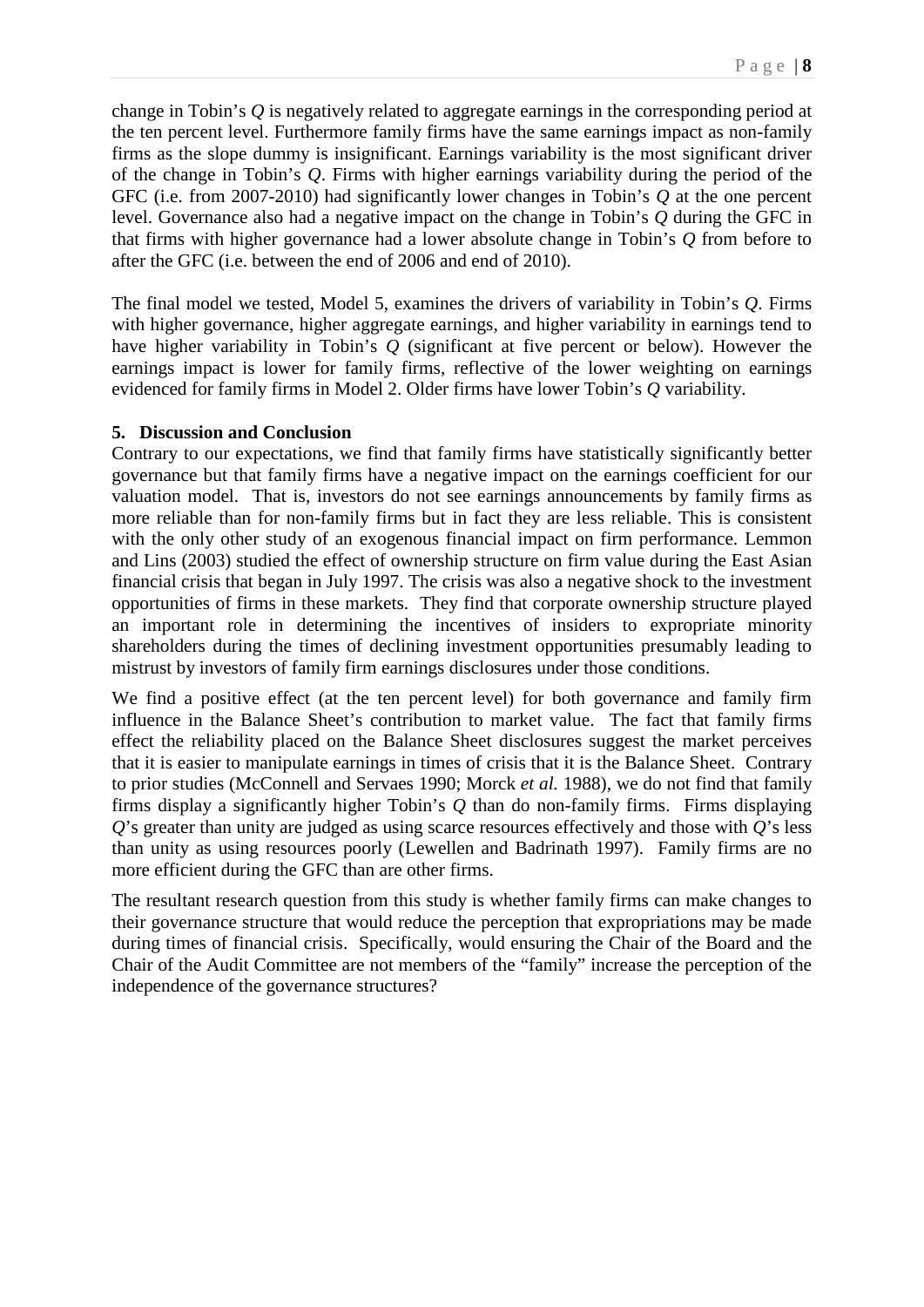| <b>TABLE 1</b>        |
|-----------------------|
| <b>Sample Details</b> |

| <b>Nonfinancial Firms</b><br>Cases with no Revenue (non trading firms)<br>Missing Data: Governance, Value, Age, Financial and Performance<br>Final Sample | 2293<br>1022<br>606<br>665 |       |
|-----------------------------------------------------------------------------------------------------------------------------------------------------------|----------------------------|-------|
| <b>Family Firms</b>                                                                                                                                       | 125                        | (23%) |
| Non-Family Firms                                                                                                                                          | 540                        | (77%) |

**TABLE 2 Corporate Governance Measures**

| <b>Variable Name</b>  | <b>Variable Description</b>                                             |
|-----------------------|-------------------------------------------------------------------------|
| <b>BDSIZE</b>         | Number of directors on the board.                                       |
| <b>BDMEET</b>         | Number of board meetings.                                               |
| <b>INDP</b>           | Proportion of non-executive independent directors on the board.         |
| <b>DUAL</b>           | One if the CEO is separate from chair of the board, and zero otherwise. |
| NOM                   | One if the company has a nomination committee, and zero otherwise.      |
| <b>REM</b>            | One if company has a remuneration committee, and zero otherwise.        |
| <b>AUDCHRT</b>        | One if the company has an audit committee charter, and zero otherwise.  |
| <b>AUDIND</b>         | Proportion of non-executive independent members on the audit committee. |
| <b>AUDEXP</b>         | Proportion of audit committee members with accounting and finance       |
|                       | qualifications.                                                         |
| <b>AUDSIZE</b>        | Number of directors on audit committee.                                 |
| <b>AUDMEET</b>        | Number of audit committee meetings.                                     |
| <i><b>AUDITOR</b></i> | One if the auditor is a Big Four, and zero otherwise.                   |
| <b>BLOCK</b>          | Percentage of shares owned by investors owning 5 percent or more of the |
|                       | company's shares.                                                       |
| <i>INSIDER</i>        | Percentage of company's shares owned by insiders.                       |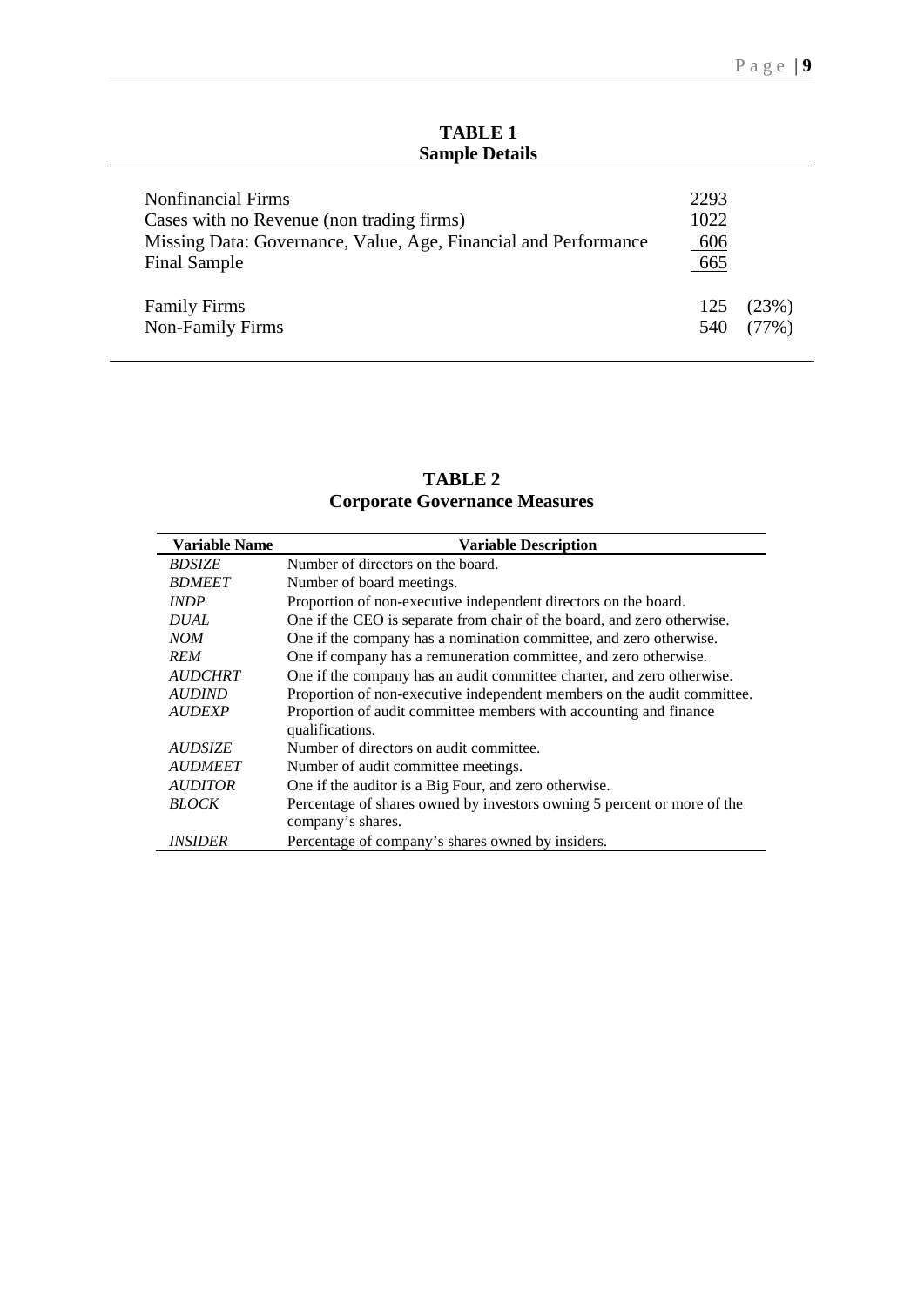

**FIGURE 1 Average Firm Return 2006-2010**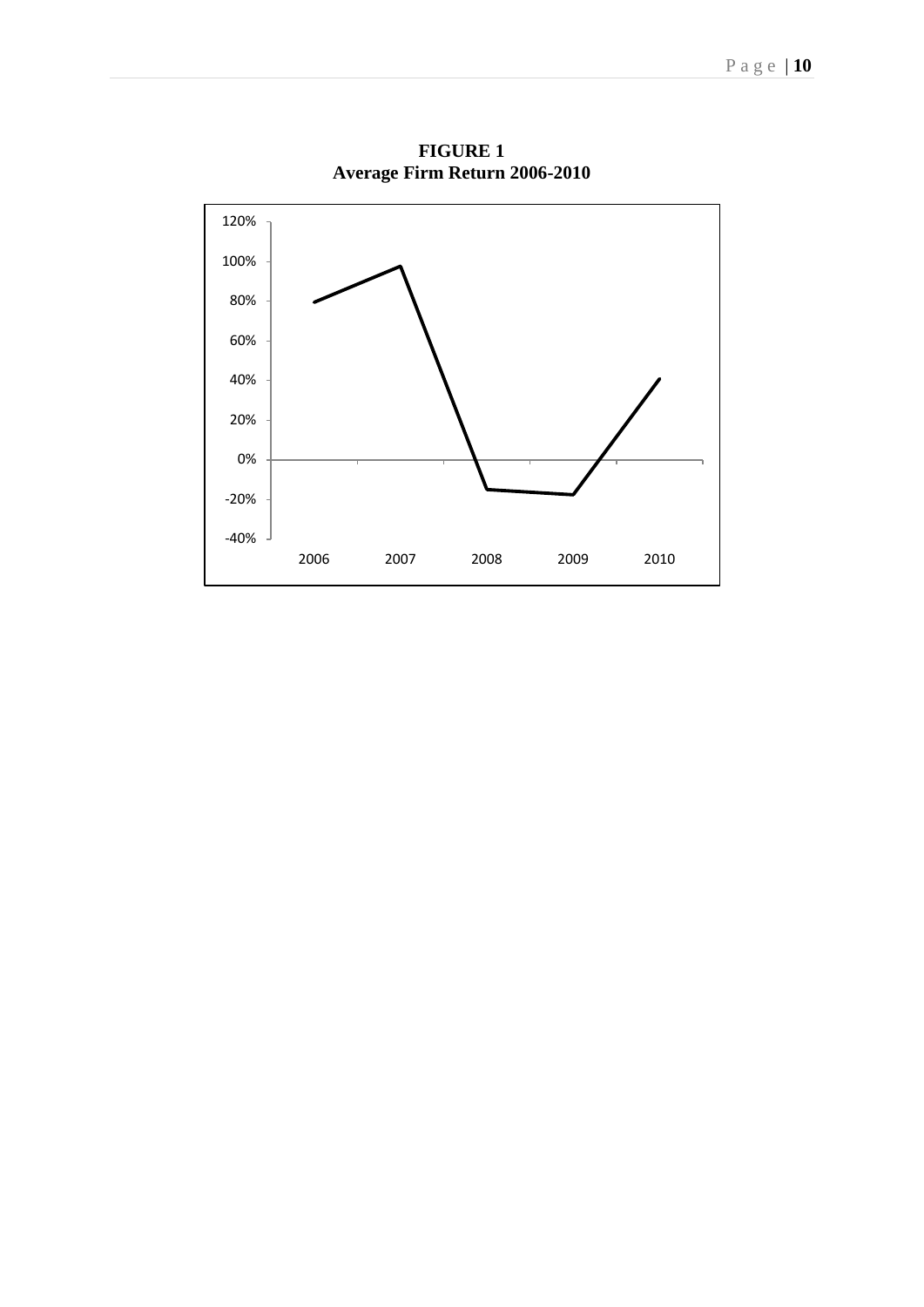|                                  |                                                                                                    | Pooled |          | <b>Family Firms</b> |          | <b>Non-Family Firms</b> |          | ANOVA <sup>ª</sup> |      |
|----------------------------------|----------------------------------------------------------------------------------------------------|--------|----------|---------------------|----------|-------------------------|----------|--------------------|------|
| Variables                        | Definition                                                                                         | Mean   | Std.Dev. | Mean                | Std.Dev. | Mean                    | Std.Dev. | $\boldsymbol{F}$   | Sig. |
| GovIndex                         | Governance Index summated scale, 0 to 14                                                           | 7.17   | 3.71     | 7.88                | 3.56     | 7.01                    | 3.73     | $5.61**$           | .018 |
| <b>SIZE</b>                      | Log of Total Assets                                                                                | 7.63   | .87      | 7.61                | .79      | 7.64                    | .89      | .12                | .732 |
| <b>LEV</b>                       | Leverage - Debt to Assets                                                                          | .33    | .24      | .35                 | .22      | .33                     | .24      | 1.06               | .304 |
| AGE                              | Years                                                                                              | 20.51  | 17.59    | 18.54               | 14.65    | 20.97                   | 18.19    | 1.95               | .163 |
| $P_{it}$                         | Price per share, $t = 2008$                                                                        | 1.89   | 5.11     | 1.63                | 3.22     | 1.95                    | 5.45     | .40                | .527 |
| $R_{it}$                         | Return = $(P_t-P_{t-1})/P_{t-1}$ , t = 2008                                                        | $-.15$ | 1.08     | $-.23$              | .76      | $-.13$                  | 1.14     | .90                | .34  |
| $TobinQ_t$                       | Tobin's $Q =$ (Market value equity + Short term debt<br>$+$ Long term debt)/Total Assets, t = 2008 | 2.43   | 6.26     | 2.16                | 4.13     | 2.49                    | 6.66     | .29                | .590 |
| $X_t$                            | Earnings Before Interest and Tax divided by<br>weighted number of shares, $t = 2008$               | .15    | .47      | .16                 | .37      | .15                     | .50      | .09                | .769 |
| BV                               | Book Value of Net Assets/weighted no. of shares                                                    | .84    | 1.98     | .85                 | 1.43     | .83                     | 2.08     | .01                | .938 |
| $ROA_t$                          | Return on Assets, $t = 2008$                                                                       | $-.21$ | .97      | $-.11$              | .78      | $-.23$                  | 1.00     | 1.49               | .223 |
| $X_{i(t\ to\ t+n)}$              | EBIT per share summed for $t = 2007$ to 2010                                                       | .56    | 1.68     | .64                 | 1.38     | .54                     | 1.74     | .35                | .555 |
| $StdDevX_{i(t\ to\ t+n)}$        | Standard deviation EBIT/ share, $t = 2007$ to 2010                                                 | .08    | .18      | .07                 | .09      | .09                     | .19      | .98                | .322 |
| $\Delta T obinQ_{i(t\ to\ t+n)}$ | Change in Tobin's $Q$ , t = 2007 to 2010                                                           | $-.88$ | 3.69     | $-.88$              | 3.13     | $-.88$                  | 3.81     | .00                | .998 |
| $SDTobinQ_{i(t\ to\ t+n)}$       | Standard deviation Tobin's $Q$ , t = 2007 to 2010                                                  | .81    | 1.99     | .83                 | 1.53     | .81                     | 2.08     | .01                | .911 |

# **TABLE 3 Descriptive Statistics and ANOVA Test**

*Notes:*

The sample consists of 125 family and 540 non-family firms that were listed on the ASX during the financial years of 2007-2010.

All variables are measured at fiscal year-end 2007 (unless otherwise indicated).

ANOVA compares family and non-family firms for all variables.

\*\*\*, \*\*, \* Significant at 1, 5, and 10 percent levels respectively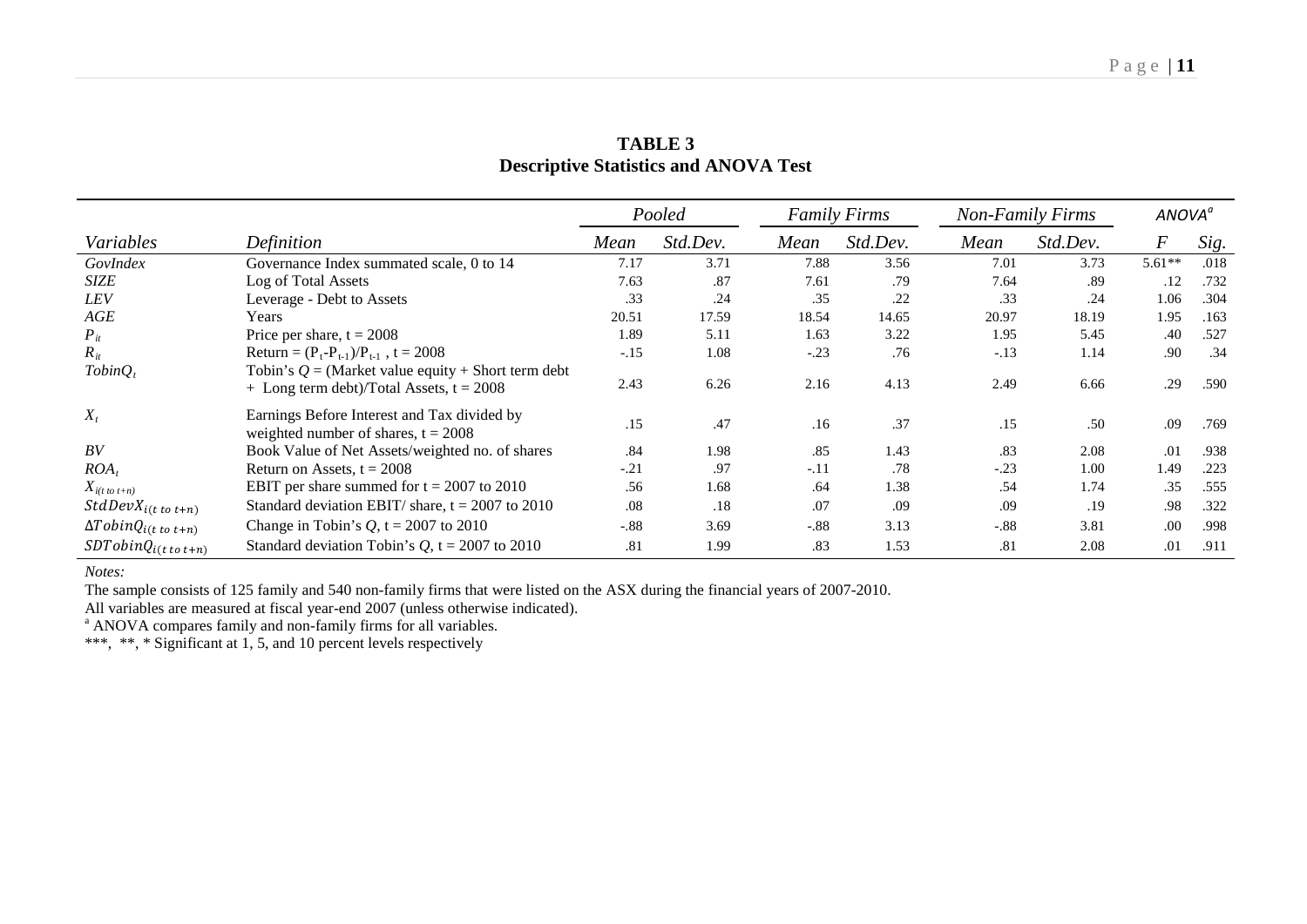|                                  | <b>Stage One</b>            | <b>Stage Two Models</b>   |                           |                                |                           |                           |
|----------------------------------|-----------------------------|---------------------------|---------------------------|--------------------------------|---------------------------|---------------------------|
| Variables                        | GovIndex                    | $(1)$ Return              | $(2)$ Price               | $(3)$ TobinQ                   | $(4)$ $\Delta$ Tobin $Q$  | $(5)$ SDTobinQ            |
| Intercept                        | $-11.252***$<br>$(-10.580)$ | 0.140<br>(0.544)          | $-0.967**$<br>$(-1.991)$  | $(-10.768)$ ***<br>$(-10.975)$ | 1.529**<br>(2.470)        | $-0.390$<br>(1.642)       |
| $\cal FF$                        | $0.889***$<br>(3.052)       |                           |                           |                                | 0.052<br>(0.144)          | 0.133<br>(0.984)          |
| <b>SIZE</b>                      | 2.306***<br>(15.644)        |                           |                           |                                |                           |                           |
| LEV                              | 1.995***<br>(3.674)         |                           |                           |                                |                           |                           |
| $\widehat{GOV}$                  |                             | $-0.064***$<br>$(-2.678)$ | $0.106*$<br>1.888         | $1.541***$<br>(14.622)         | $-0.264***$<br>$(-3.557)$ | $0.086***$<br>(3.147)     |
| $\boldsymbol{X}$                 |                             | 0.013<br>(1.233)          | 9.195***<br>(25.390)      |                                |                           |                           |
| <b>XFF</b>                       |                             | $-0.029$<br>$(-0.111)$    | $-4.396***$<br>$(-4.395)$ |                                |                           |                           |
| $\cal BV$                        |                             |                           | $0.159*$<br>(1.899)       |                                |                           |                           |
| <b>BVFF</b>                      |                             |                           | $0.426*$<br>(1.731)       |                                |                           |                           |
| <b>ROA</b>                       |                             |                           |                           | $(-0.242)$<br>$(-1.028)$       |                           |                           |
| <b>ROAFF</b>                     |                             |                           |                           | 0.306<br>(0.476)               |                           |                           |
| $X_{(2007-2010)}$                |                             |                           |                           |                                | $-0.204*$<br>(1.892)      | $0.595***$<br>(14.910)    |
| $X_{(2007-2010)} FF$             |                             |                           |                           |                                | 0.118<br>(0.521)          | $-0.207**$<br>$(-2.478)$  |
| $StdDevX_{(2007-2010)}$          |                             |                           |                           |                                | $-7.624***$<br>$(-8.694)$ | $4.563***$<br>(14.069)    |
| AGE                              |                             | $0.006**$<br>(2.421)      | $(-.010)*$<br>$(-1.655)$  | $0.031**$<br>(2.511)           | $0.019**$<br>(2.395)      | $-0.015***$<br>$(-5.115)$ |
| <b>Industry Fixed</b><br>Effects | No                          | Yes                       | Yes                       | Yes                            | Yes                       | Yes                       |
| Adjusted $R^2$                   | 0.357                       | 0.023                     | 0.771                     | 0.297                          | 0.236                     | 0.640                     |
| $\boldsymbol{\mathrm{F}}$        | 133.78***                   | $2.32**$                  | 160.55***                 | 24.40***                       | 15.56***                  | 85.25***                  |

**TABLE 4 Governance, Family Control and Valuation**

#### *Notes:*

\*\*\*, \*\*, \* Significant at 1, 5, and 10 percent levels respectively

The table reports stage-one governance estimation and stage-two returns and levels model estimations.

Model 1 is a returns model while Models 2 and 3 are levels models. Models 4 and 5 test properties of Model 3 namely change and variance.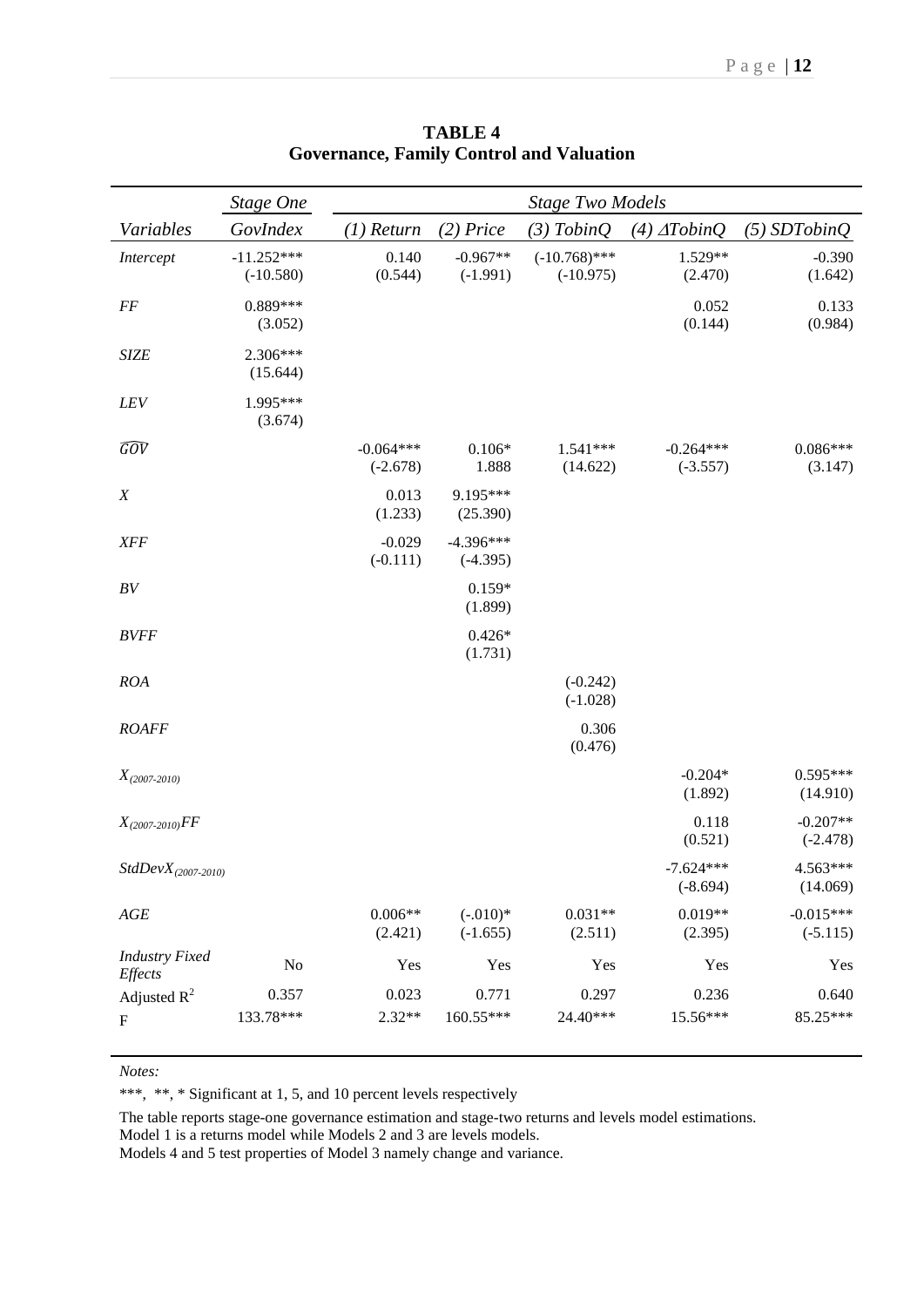#### **References**

- Adams, R., H. Almeida, and D. Ferreira, 2009, Understanding the relationship between founder-CEOs and firm performance, *Journal of Empirical Finance* 16, 136-150.
- Aman, H., and P. Nguyen, 2008, Do stock prices reflect the corporate governance quality of Japanese firms?, *Journal of the Japanese and International Economies* 22, 647-662.
- Anderson, R. C., S. A. Mansi, and D. M. Reeb, 2004, Board characteristics, accounting report integrity, and the cost of debt, *Journal of Accounting and Economics* 37, 315-342.
- Anderson, Ronald C., and David M. Reeb, 2003, Founding‐Family Ownership, Corporate Diversification, and Firm Leverage, *Journal of Law and Economics* 46, 653-684.
- Anderson, R. C., and D. M. Reeb, 2004, Board Composition: Balancing Family Influence in S&P 500 Firms, *Administrative Science Quarterly* 49, 209-237.
- Ang, J. S., R. A. Cole, and J. Wuh Lin, 2000, Agency costs and ownership structure, *The Journal of Finance* 55, 81-106.
- Ashbaugh-Skaife, H., D. Collins, and R. LaFond, 2006, The effects of corporate governance on firms' credit ratings, *Journal of Accounting and Economics* 42, 203-243.
- Barnhart, S. W., M. W. Marr, and S. Rosenstein, 1994, Firm Performance and Board Composition: Some New Evidence, *Managerial & Decision Economics* 15, 329.
- Barontini, R., and L. Caprio, 2006, The Effect of Family Control on Firm Value and Performance: Evidence from Continental Europe, *European Financial Management* 12, 689-723.
- Bebchuk, L., A. Cohen, and A. Ferrell, 2009, What Matters in Corporate Governance?, *Rev. Financ. Stud.* 22, 783-827.
- Bennedsen, M., K. M. Nielsen, F. Perez-Gonzalez, and D. Wolfenzon, 2007, Inside the Family Firm: The Role of Families in Succession Decisions and Performance, *The Quarterly Journal of Economics* 122, 647-691.
- Berkman, H., R. A. Cole, and J. L. Fu, 2010, Improving corporate governance where the state is the controlling block holder: Evidence from China, *SSRN eLibrary* (SSRN.
- Bhagat, S., and B. Bolton, 2008, Corporate governance and firm performance, *Journal of Corporate Finance* 14, 257-273.
- Black, B. S., H. Jang, and W. Kim, 2006, Does Corporate Governance Predict Firms' Market Values? Evidence from Korea 366-413.
- Blair, M. M., 1996, Ownership and Control: Rethinking Corporate Governance for the Twenty-first Century, *Long Range Planning* 29, 432.
- Booth, J. R., M. M. Cornett, and H. Tehranian, 2002, Boards of directors, ownership, and regulation, *Journal of Banking & Finance* 26, 1973.
- Brown, L., and M. Caylor, 2009, Corporate governance and firm operating performance, *Review of Quantitative Finance and Accounting* 32, 129-144.
- Brown, P., W. Beekes, and P. Verhoeven, 2011, Corporate governance, accounting and finance: A review, *Accounting & Finance* 51, 96-172.
- Brunello, G., C. Graziano, and B. M. Parigi, 2003, CEO turnover in insider-dominated boards: The Italian case, *Journal of Banking & Finance* 27, 1027.
- Callahan, W. T., J. A. Millar, and C. Schulman, 2003, An analysis of the effect of management participation in director selection on the long-term performance of the firm, *Journal of Corporate Finance* 9, 169-181.
- Caselli, S., and S. Gatti, 2007, Corporate governance and independent directors: Much ado about nothing? The evidence behind private equity investment performance, *SSRN eLibrary* (SSRN.
- Chen, C. R., W. Guo, and V. Mande, 2003, Managerial ownership and firm valuation: Evidence from Japanese firms, *Pacific-Basin Finance Journal* 11, 267-283.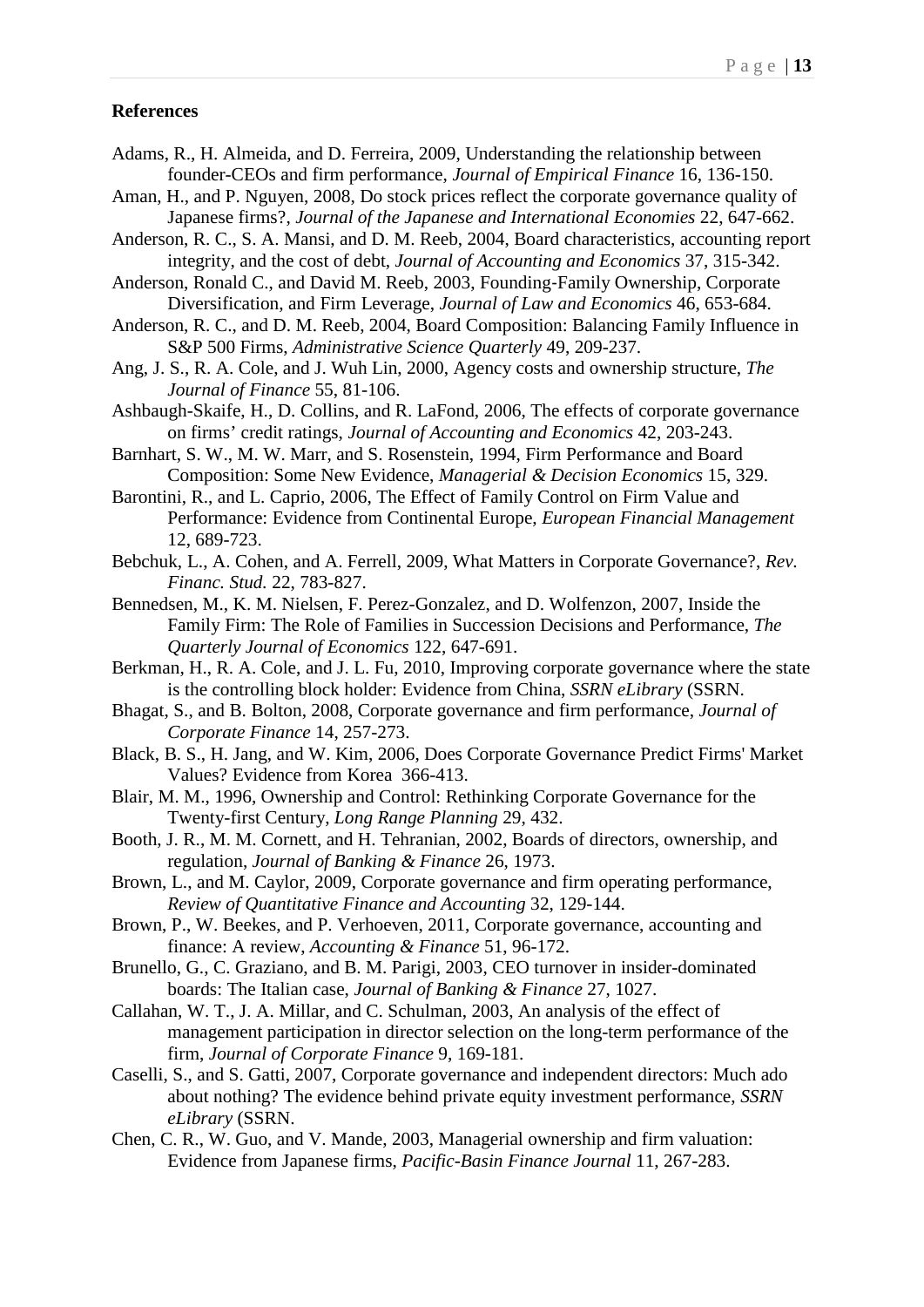- Chen, S., X. Chen, and Q. Cheng, 2008, Do Family Firms Provide More or Less Voluntary Disclosure?, *Journal of Accounting Research* 46, 499-536.
- Chen, Z., Y.-L. Cheung, A. Stouraitis, and A. W. S. Wong, 2005, Ownership concentration, firm performance, and dividend policy in Hong Kong, *Pacific-Basin Finance Journal* 13, 431-449.
- Crottry, J., 2009, Structural causes of the global financial crisis: a critical assessment of the 'new financial architecture', *Cambridge Journal of Economics* 33, 563-580.
- Daily, C. M., and D. R. Dalton, 1994, Bankruptcy and corporate governance: The impact of board composition and structure, *The Academy of Management Journal* 37, 1603- 1617.
- Davidson, W. N., A. K. Bouresli, and M. Singh, 2006, Agency costs, ownership structure, and corporate governance in pre-and post-IPO firms, *Corporate Ownership and Control* 3, 88-95.
- Defond, M., R. Hann, and X. Hu, 2005, Does the market value financial expertise on audit committees of boards of directors?, *Journal of Accounting Research* 43, 153-193.
- Denis, D. J. d. m. p. e., and A. Sarin, 1999, Ownership and board structures in publicly traded corporations, *Journal of Financial Economics* 52, 187.
- Diamond, D., 1989, Reputation acquisition in debt markets, *Journal of Political Economy* 97, 828–862.
- Dornstein, M., and Y. Matalon, 1989, A comprehensive analysis of the predictors of organizational commitment: A study of voluntary army personnel in Israel, *Journal of Vocational Behavior* 34, 192-203.
- Dwivedi, N. n. i. a. i., and A. Jain, 2005, Corporate Governance and Performance of Indian Firms: The Effect of Board Size and Ownership, *Employee Responsibilities & Rights Journal* 17, 161-172.
- Easton, P. D., T. S. Harris, and J. A. Ohlson, 1992, Aggregate accounting earnings can explain most of security returns : The case of long return intervals, *Journal of Accounting and Economics* 15, 119-142.
- Fama, E., and M. C. Jensen, 1983a, Agency problems and residuals claims, *Journal of Law and Economics* 26, 327-349.
	- ———, 1983b, Separation of ownership and control, *Journal of Law and Economics* 26, 301-325.
- Gibb Dyer, W., 2006, Examining the "Family Effect" on Firm Performance, *Family Business Review* 19, 253-273.
- Gompers, p., J. Ishii, and A. Metrick, 2003, Corporate governance and equity prices, *Quarterly Journal of Economics* 118, 107-155.
- Gujarati, D. N., and D. C. Porter, 2009, *Basic Econometrics* (McGraw Hill International, Singapore).
- Hasso, T., and K. Duncan, 2010, The Impact of 'familiness' on financial value, *Asian-Pacific Conference* Gold Coast).
- Heck, R. K. Z., F. Hoy, P. Z. Poutziouris, and L. P. Steier, 2008, Emerging Paths of Family Entrepreneurship Research\*, *Journal of Small Business Management* 46, 317-330.
- Helland, E., and M. s. m. e. Sykuta, 2005, Who's Monitoring the Monitor? Do Outside Directors Protect Shareholders' Interests?, *Financial Review* 40, 155-172.
- Jennings, M. M., K. J. Pany, and P. M. J. Reckers, 2006, Strong Corporate Governance and Audit Firm Rotation: Effects on Judges' Independence Perceptions and Litigation Judgments, *Accounting Horizons* 20, 253-270.
- Kapopoulos, P., and S. Lazaretou, 2007, Corporate Ownership Structure and Firm Performance: evidence from Greek firms, *Corporate Governance: An International Review* 15, 144-158.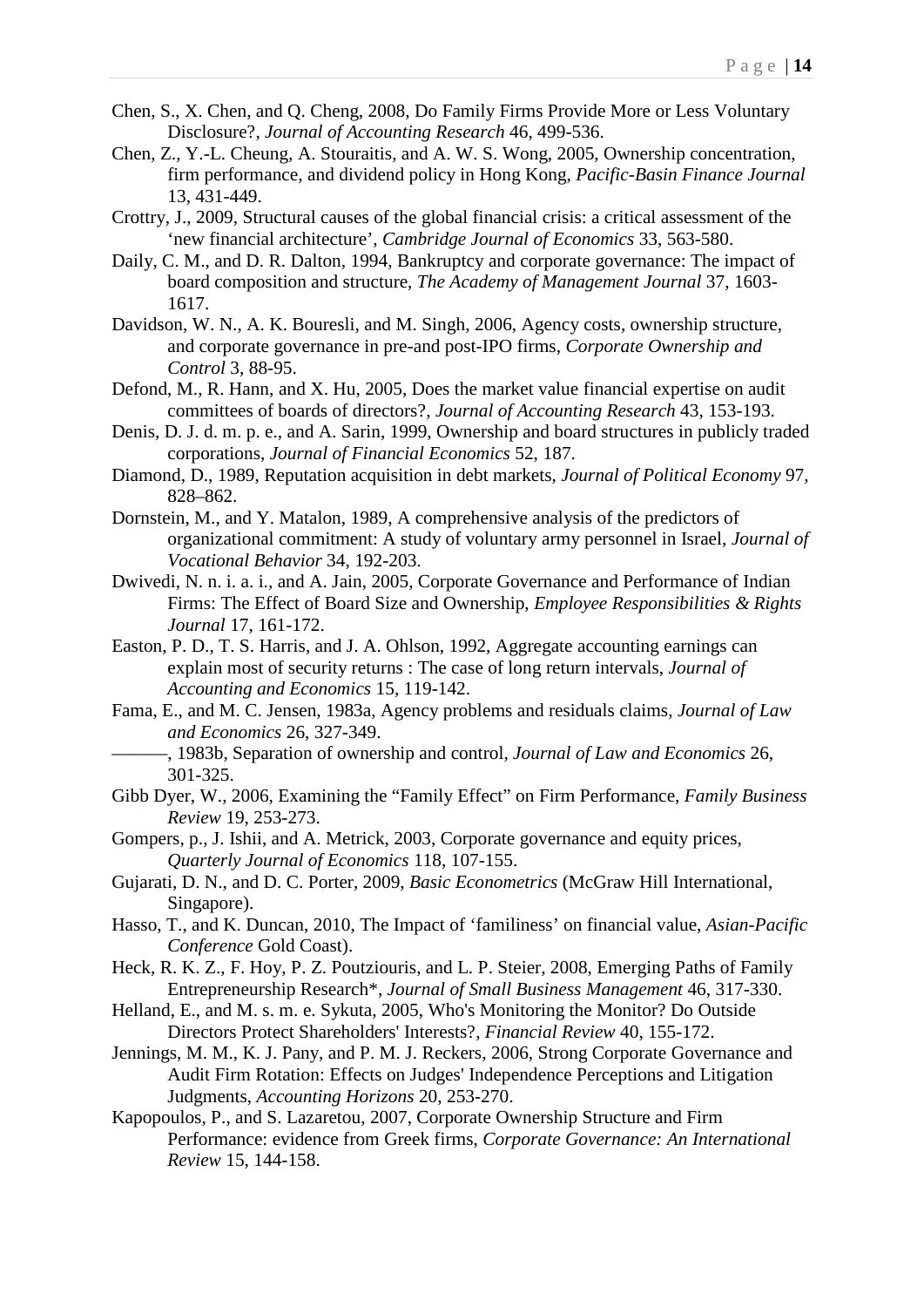- Kent, P., and J. Stewart, 2008, Corporate governance and disclosures on the transition to the International Financial Reporting Standards, *Accounting & Finance* 48, 649-671.
- Khurana, I. K., and K. K. Raman, 2006, Do Investors Care about the Auditor's Economic Dependence on the Client?, *Contemporary Accounting Research* 23, 977-1016.
- Klein, A., 1998, Firm performance and board committee structure, *The Journal of Law and Economics* 41, 275-304.
- Klock, M. S., S. A. Mansi, and W. R. Maxwell, 2005, Does corporate governance matter to bondholders?, *Journal of Financial and Quantitative Analysis* 40, 693-719.
- Laeven, L., and R. Levine, 2008, Complex Ownership Structures and Corporate Valuations, *Review of Financial Studies* 21, 579-604.
- Larcker, D., and T. Rusticus, 2010, On the use of instrumental variables in accounting research, *Journal of Accounting and Economics* 49, 186-205.
- Leenders, M., and E. Waarts, 2003, Competitiveness and Evolution of Family Businesses:: The Role of Family and Business Orientation, *European Management Journal* 21, 686-697.
- Lemmon, M. L., and K. V. Lins, 2003, Ownership Structure, Corporate Governance, and Firm Value: Evidence from the East Asian Financial Crisis, *The Journal of Finance* 58, 1445-1468.
- Lewellen, W. G., and S. G. Badrinath, 1997, On the measurement of Tobin's q, *Journal of Financial Economics* 44, 77-122.
- Liu, G. S., and P. Sun, 2005, The Class of Shareholdings and its Impacts on Corporate Performance: a case of state shareholding composition in Chinese public corporations, *Corporate Governance: An International Review* 13, 46-59.
- Mak, Y. T., and M. L. Roush, 2000, Factors Affecting the Characteristics of Boards of Directors: An Empirical Study of New Zealand Initial Public Offering Firms, *Journal of Business Research* 47, 147-159.
- Manjon, M., 2007, Does the proxy for shareholders' control make a difference in firmperformance regressions? Evidence from a blockholder system of corporate governance, *Applied Economics Letters* 14, 445-449.
- Maug, E., 1997, Boards of directors and capital structure: Alternative forms of corporate restructuring, *Journal of Corporate Finance* 3, 113-139.
- Maury, B., 2006, Family ownership and firm performance: Empirical evidence from Western European corporations, *Journal of Corporate Finance* 12, 321-341.
- McConaughy, D. L., M. C. Walker, J. Henderson, Glenn V., and C. S. Mishra, 1998, Founding family controlled firms: Efficiency and value, *Review of Financial Economics* 7, 1-19.
- McConnell, J., and H. Servaes, 1990, Additional evidence on equity ownership and corporate value, *Journal of Financial Economics* 27, 595-612.
- Miller, D., and I. Le Breton-Miller, 2006, Family Governance and Firm Performance: Agency, Stewardship, and Capabilities, *Family Business Review* 19, 73-87.
- Miller, D., I. Le Breton-Miller, R. H. Lester, and A. A. Cannella Jr, 2007, Are family firms really superior performers?, *Journal of Corporate Finance* 13, 829-858.
- Morck, R., A. Shleifer, and R. Vishny, 1988, Management ownership and market valuation: An empirical analysis, *Journal of Financial Economics* 20, 293-316.
- Ohlson, J., 1995, Book values, and dividends in equity valuation, *Contemporary Accounting Research* 11, 661-688.
- Pérez-González, F., 2006, Inherited Control and Firm Performance, *The American Economic Review* 96, 1559-1588.
- Pittman, J. A., and S. Fortin, 2004, Auditor choice and the cost of debt capital for newly public firms, *Journal of Accounting and Economics* 37, 113-1136.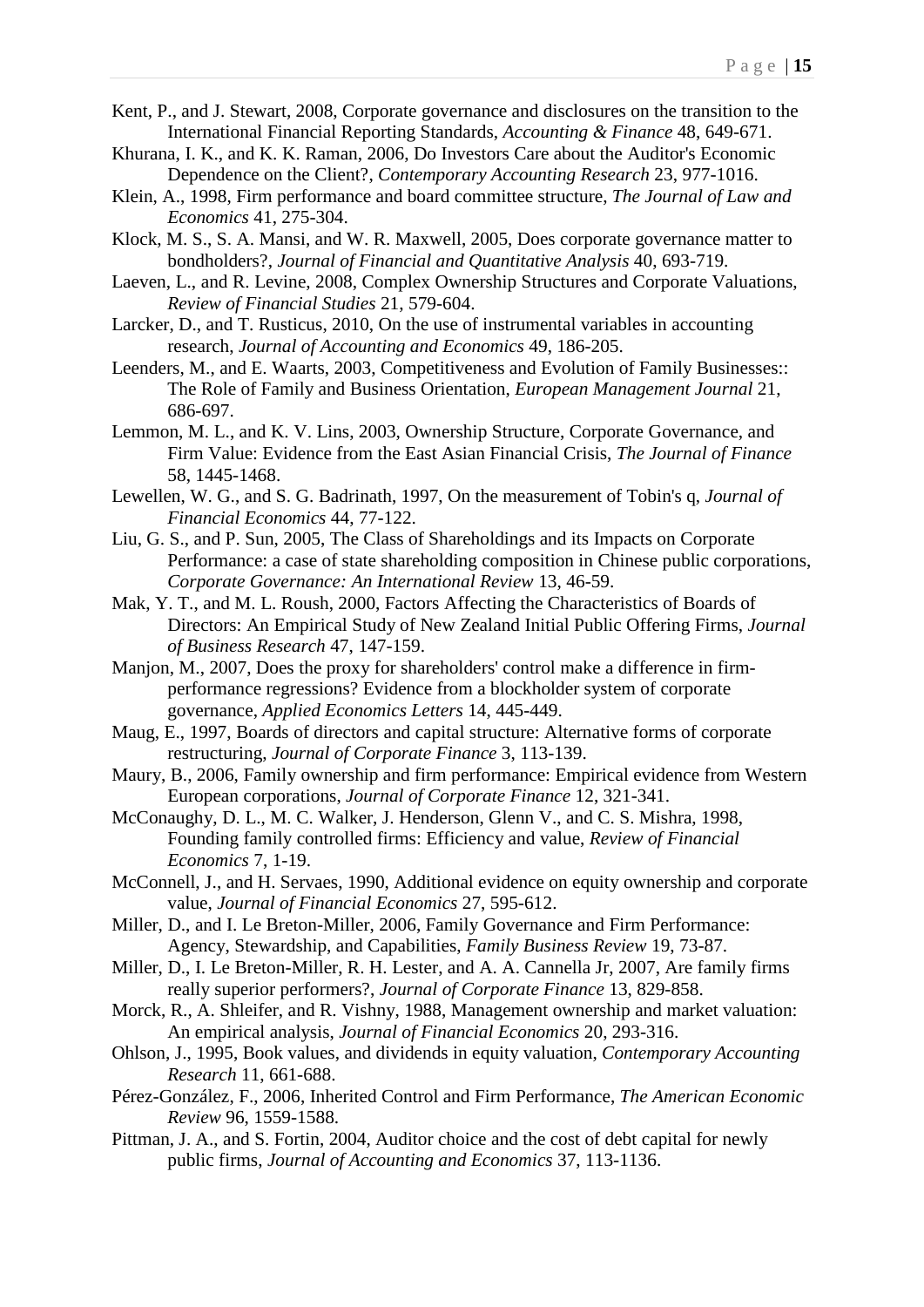- Sengupta, P., 1998, Corporate disclosure quality and the cost of debt, *The Accounting Review* 73, 459-474.
- Short, H., 1994, Ownership, Control, Financial Structure and the Performance of Firms, *Journal of Economic Surveys* 8, 203.
- Sirmon, D., and M. Hitt, 2003, Managing Resources: Linking Unique Resources, Management, and Wealth Creation in Family Firms, *Entrepreneurship: Theory and Practice* 27, 339-359.
- Suk-Yee Lee, D., J. Han, W. Wu, and C. W. Chow, 2005, Corporate Governance and Investor Reaction to Reported Earnings: An Exploratory Study of Listed Chinese Companies, in J. Timothy Sale, Stephen B. Salter and D. J. Sharp eds, *Advances in International Accounting* (JAI, Oxford) 1-25.
- Thomsen, S., and T. Pedersen, 2000, Ownership Structure and Economic Performance in the Largest European Companies, *Strategic Management Journal* 21, 689-705.
- Villalonga, B., and R. Amit, 2006, How do family management, ownership and control affect firm value, *Journal of Financial Economics* 80, 385-417.
- ———, 2009, How Are U. S. Family Firms Controlled?, *The Review of Financial Studies* 22, 3047-3091.
- Wang, D., 2006, Founding Family Ownership and Earnings Quality, *Journal of Accounting Research* 44, 619-656.
- Yoshimori, M., 2005, Does Corporate Governance Matter? Why the Corporate Performance of Toyota and Canon is Superior to GM and Xerox, *Corporate Governance: An International Review* 13, 447-457.
- Yupitun, M., 2008, Agency trade-offs in family firms: Theoretical model and implications, PhD (Bond University Gold Coast).